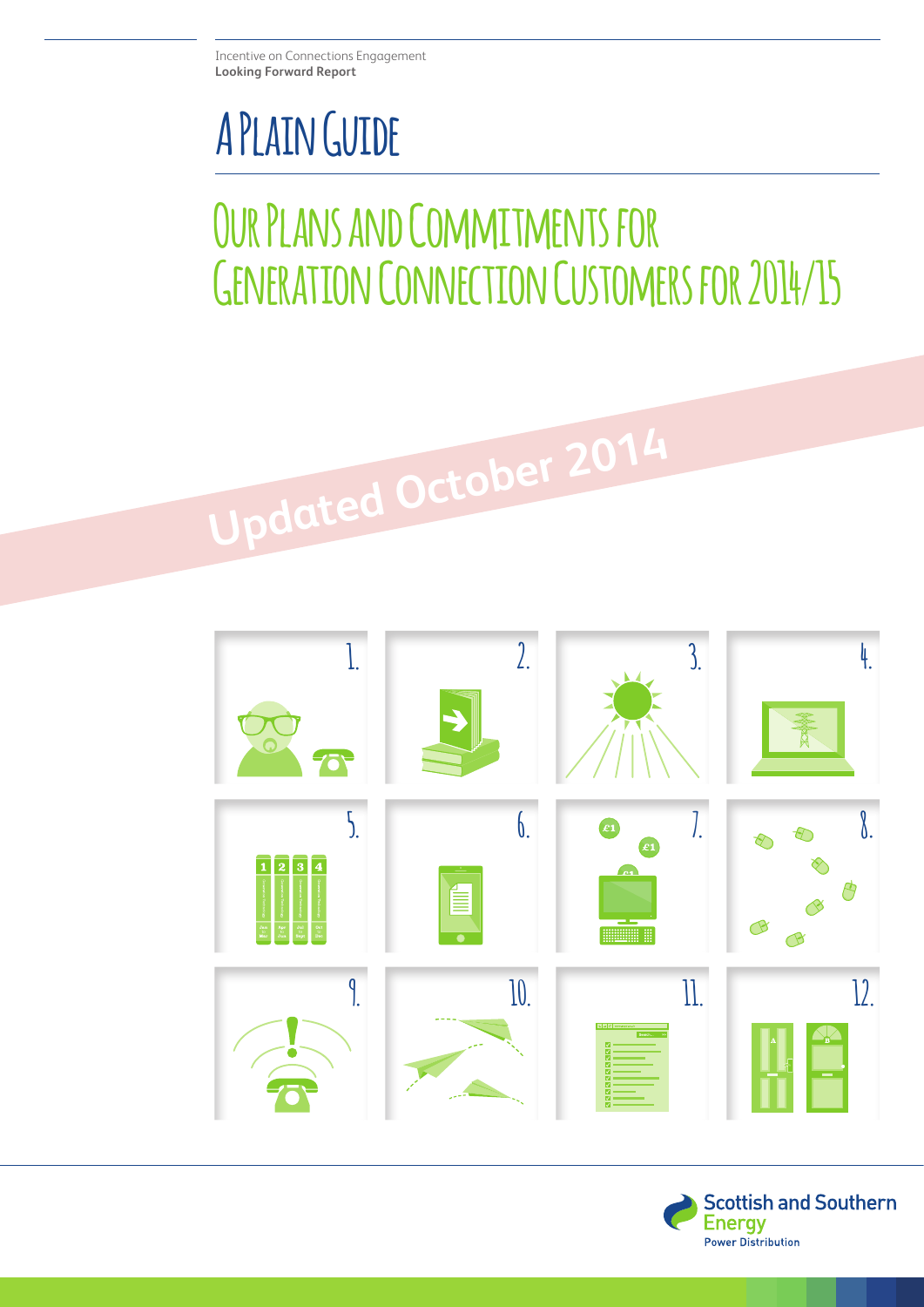# WHAT IS THIS DOCUMENT?

د

This plain guide is our Incentive on Connections Engagement (ICE) **'Looking Forward Report'**, on behalf of Scottish Hydro Electric Power Distribution (SHEPD) and Southern Electric Power Distribution (SEPD), which sets out our plans and commitments in connecting our generation connection customers in both of our licensed areas over the next year.

It is part of our overall strategy of continuous improvement to listen to all our stakeholders, take and develop their ideas and so continually improve their customer service experience.

Our plans are built on comprehensive and robust engagement with our stakeholders. This is how we ensure that they provide what our stakeholders are asking of us.

## **The 'Looking Forward Report' sets out:**

- Our strategy for engaging with our generation connection customers;
- a work plan explaining the key initiatives that they have asked us to complete and when we will have done these by;
- how we will measure that we have completed these initiatives including targets and key performance indicators; and
- evidence that all of these activities and commitments have been informed and endorsed by our customers.

We will publish a **'Looking Back Report'** in May 2015 to demonstrate how we have performed against the commitments made in this document.

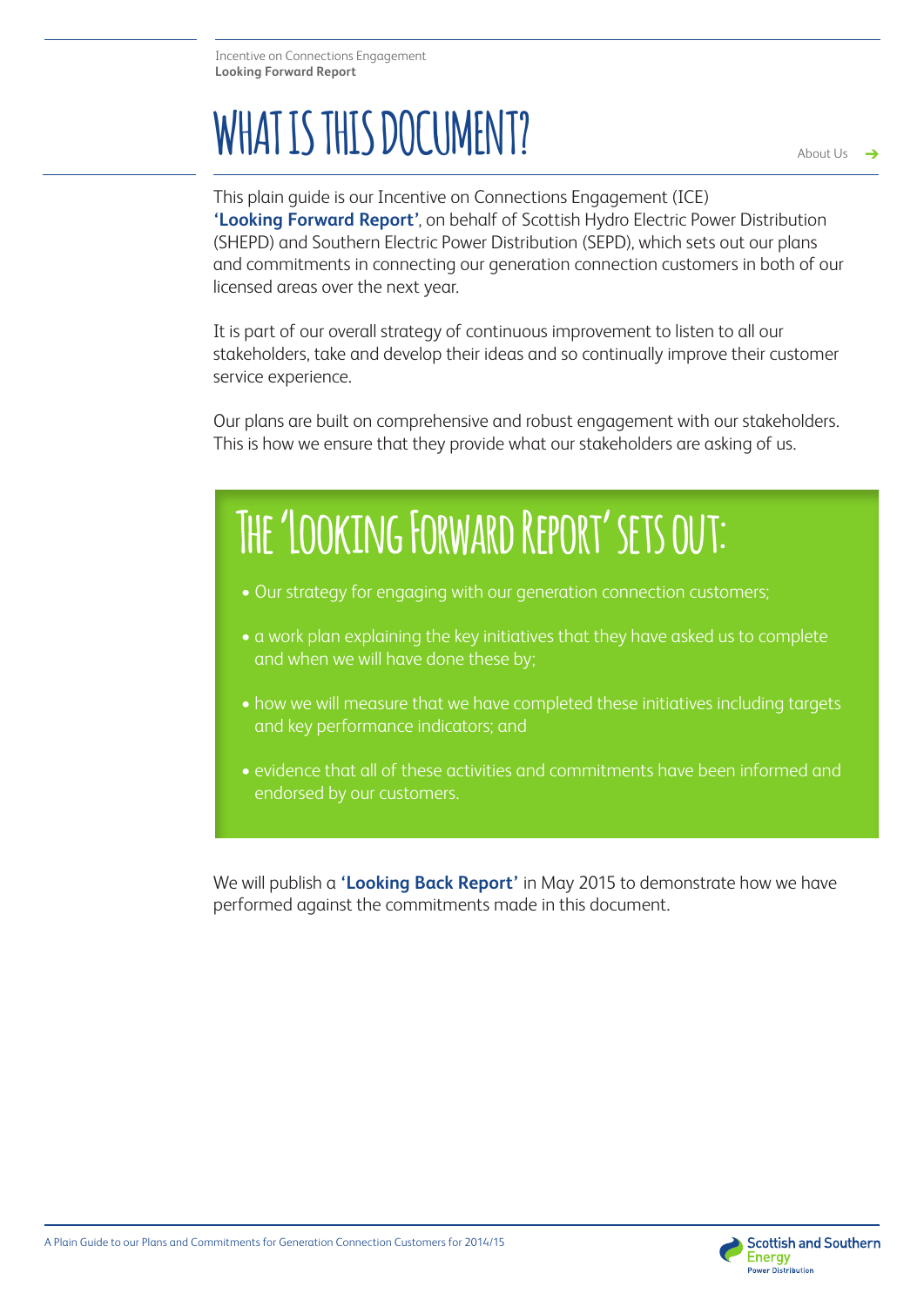## About Us **ABOUT US**

Our Work Plan

SEPD and SHEPD are distribution network operators (DNOs) which mean they each have a licence to own and operate electricity distribution networks. Electricity distribution networks are the system of overhead lines and underground cables that distribute electricity to homes and businesses.

SEPD is the largest of our two distribution networks and safely delivers electricity supplies to over 2.8 million customers across central southern England. Our operational region ranges from rural communities in Dorset, Wiltshire, Gloucestershire and Oxfordshire to towns and cities including Bournemouth, Oxford, Portsmouth, Reading, Southampton, Slough, Swindon and in parts of west London. We also distribute electricity to and across the Isle of Wight.

SHEPD safely delivers electricity to some 740,000 customers in the north of Scotland. Our SHEPD operating region covers a quarter of the UK landmass which attracts unique challenges both in terms of distance and location. As well as the major towns and cities of Aberdeen, Dundee, Inverness and Perth, we connect to most Scottish islands with over 100 subsea cable links, including the Inner and Outer Hebrides, Arran and the Orkney islands.





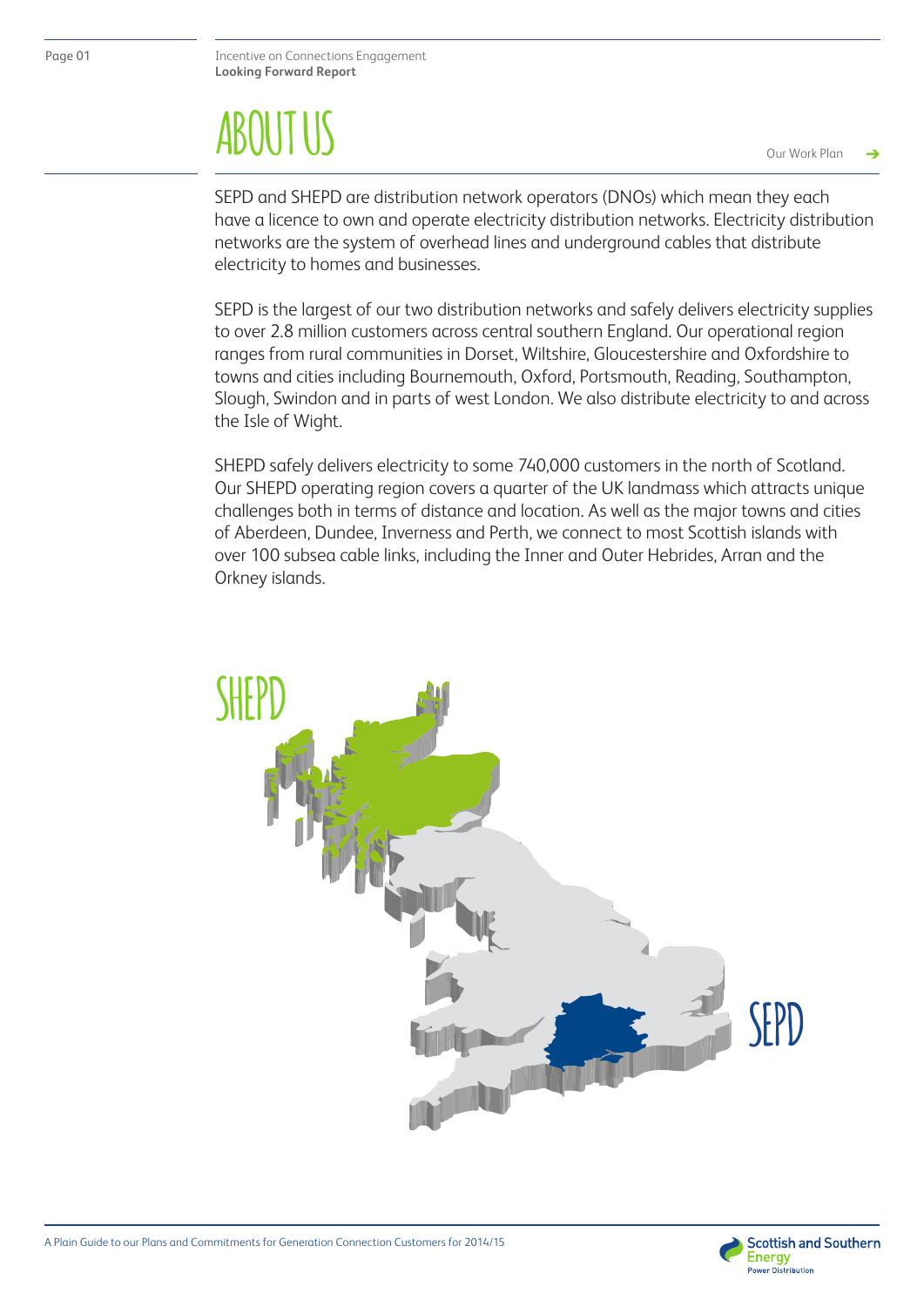## **Our Work Plan**

During 2013/14 we delivered a detailed and comprehensive programme of engagement with our generation connection customers. Four key areas emerged from this in which our customers would like to see continuing improvements: customer service; information provision; the application and connection process; and ease of choice in connection provider. We identified a number of initiatives to address each of these in our work plan for 2014/15.

We followed these initiatives up, during a three week period in February 2014 with a focussed survey, involving over 125 customers and bodies, to ensure that these were truly supported by a broad and inclusive range of stakeholders. This feedback was used to further tailor our plans:

- Some initiatives were accelerated: Generation capacity Heat Maps
- Others were delayed: A quarterly report on contracted and connected generation
- Some were refocused: Guidance booklets initially focussed on up to 50kVA community connections
- And others added: A quote expiry reminder was included as a result of customer feedback

|                               | <b>SHEPD</b>              |                      | <b>SEPD</b>          |                      |
|-------------------------------|---------------------------|----------------------|----------------------|----------------------|
|                               | $1\sqrt{2}$<br>Generation | $HV**$<br>Generation | $LV^*$<br>Generation | $HV**$<br>Generation |
| <b>Our Plan of Engagement</b> |                           |                      |                      |                      |

| <b>CUSTOMER SERVICE</b>                                                            |  |  |
|------------------------------------------------------------------------------------|--|--|
| <b>Initiative 1:</b> Account Managers extended to all Generation Connections       |  |  |
| <b>Initiative 2:</b> Process maps and quidance booklets for Generation Connections |  |  |

| INFORMATION PROVISION                                                                   |  |  |  |  |  |  |
|-----------------------------------------------------------------------------------------|--|--|--|--|--|--|
| <b>Initiative 3:</b> Generation Capacity Heat Maps                                      |  |  |  |  |  |  |
| <b>Initiative 4:</b> Better information on transmission constraints                     |  |  |  |  |  |  |
| <b>Initiative 5:</b> A quarterly report on what generation is contracted and connecting |  |  |  |  |  |  |

| THE APPLICATION PROCESS AND GETTING CONNECTED                           |  |  |  |  |  |  |
|-------------------------------------------------------------------------|--|--|--|--|--|--|
| <b>Initiative 6:</b> Online connection application                      |  |  |  |  |  |  |
| <b>Initiative 7: Online payment</b>                                     |  |  |  |  |  |  |
| <b>Initiative 8:</b> Online project tracking                            |  |  |  |  |  |  |
| <b>Initiative 9:</b> Automatic quotation expiry reminder                |  |  |  |  |  |  |
| <b>Initiative 10:</b> A streamlined optioneering process for generation |  |  |  |  |  |  |

| <b>CHOICE IN CONNECTIONS</b>                                                                                     |  |  |
|------------------------------------------------------------------------------------------------------------------|--|--|
| <b>Initiative 11:</b> Register of suitably accredited alternative providers interested<br>in working in our area |  |  |
| <b>Initiative 12:</b> Assistance with alternative options identification                                         |  |  |

\*LV Generation is connected only involving work on equipment at less than 1,000 volts \*\*HV Generation is connected involving work on equipment over 1,000 volts

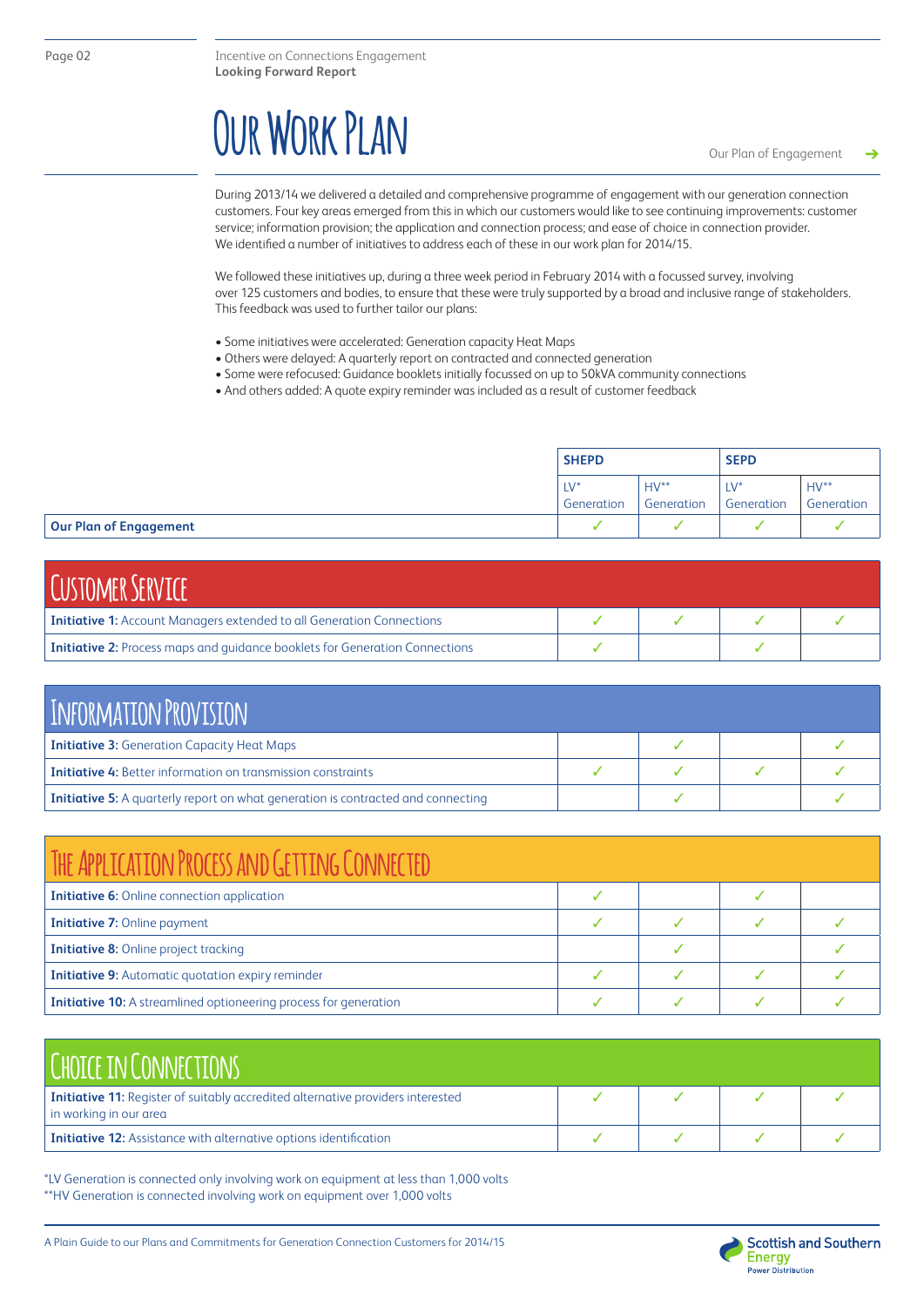### **Our Plan of Engagement**

Our Plan of Engagement د

Engagement with our customers is the primary way that we identify what is important to them. It is how we ensure that our initiatives and commitments are the correct ones to meet their needs.

**"Overall, we have been very pleased with the approach that SSEPD has taken to engaging with the DG community, and broadly supportive of the ICE work plan proposals put forward. We can see that you have listened to many of our concerns raised in meetings and individually. Thank you very much for your ongoing engagement."** 

ational Renewables trade body

The initial step in our engagement plan is to identify the issues that are key to our customers and ensure that we fully understand them. Following this we develop a set of initiatives and commitments and discuss these with our customers to check that they will address the issues raised. We then deliver these, reporting back to our customers on our performance against these commitments and receiving their feedback. This feedback informs our next set of targets. This process is illustrated below.



We applied this approach to engagement during 2013/14 with our generation connections customers. The results of this were used to inform our initiatives for this year.

Going forward, we have a detailed and comprehensive plan in place for engaging with our generation connection customers in 2014/15. A summary of our approach is provided on the following page.



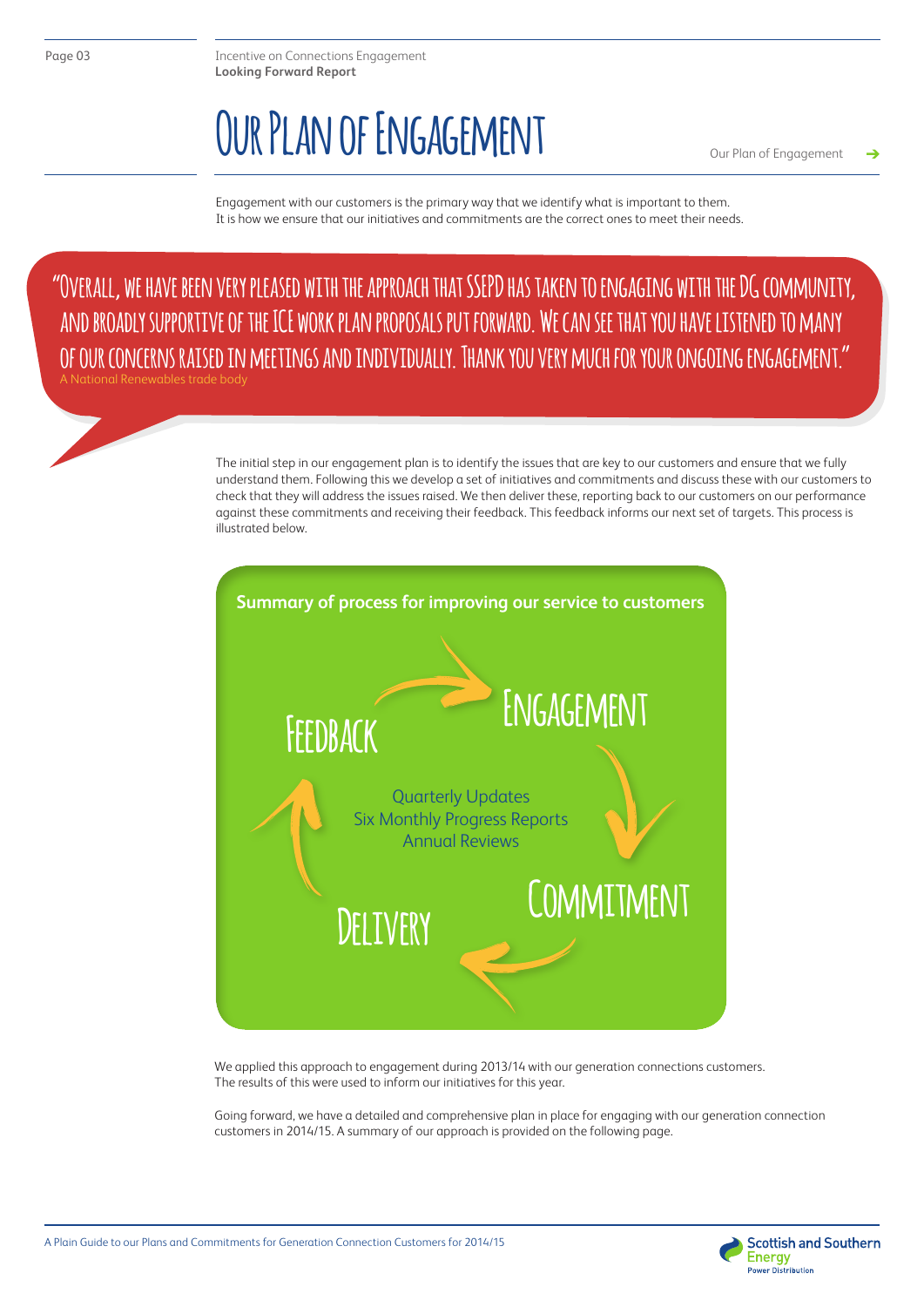## **Our Plan of Engagement**

Our Initiativesد

### **Stakeholder database**

We operate a comprehensive and accredited Stakeholder Engagement database to capture, review, audit and action all stakeholder interaction, initiatives and commitments. This robust, complete and overarching database of engagement allows us to gather current and future improvements and initiatives, informing our generation connections customers' work plan for 2015/16 and beyond.

### **Individual contact names**

Our customers have consistently told us the importance of having a named person to contact with any queries that they have on their connection offer. As a result of this, all of our quotations have and will continue to include a specific contact to give the customer the opportunity to speak to a person who can help them through their connection. These individuals are the front line of all our customer engagement and the 'direct line' to the person most able to help answer any questions they may have and feedback any suggestions for improvements and initiatives we may receive.

### **Account managers with Portfolio management**

Following engagement with our generation connection customers over recent years, it has become clear that regular meetings with our repeat customers prove very useful for both parties, ensuring continued stakeholder engagement and an opportunity to raise issues as and when they arise. In order to get the most from this engagement we introduced, initially in our SHEPD area, the concept of a single account manager looking after all works associated with an individual customer. Our plan for 2014/15 is to extend this service to all generation connection customers in both the SHEPD and the SEPD areas, with the aim of ensuring that we identify and discuss potential improvements to provide the best service we can. This is a key part of our engagement plans going forward.

### **Regular Workshops**

During 2014/15, as part of our engagement plan, we will also continue to run a series of regular workshops focussed on specific connections matters. These will include learning and sharing groups on micro generation connections, larger generation connections and the use of alternative providers for connections and are aimed at installers, developers, alternative providers and end customers. Again they provide valuable feedback from our customers on what is important and so feed into our future initiatives.

### **Customer Surgeries**

As an initiative in 2013/14, we trialled a number of specific, location based customer surgeries. Here individuals can book half-hour slots with the local electrical designer and account manager to discuss an existing or proposed new project. This initiative was as a direct result of customer feedback and as a result of the positive feedback we have had from customers on these events, we plan to hold rolling quarterly customer surgeries at all our major depots over the coming year.

### **Consortia meetings**

 Also in 2013/14, we held a number of consortia meetings, bringing together a group of developers who shared common requirements for early reinforcement. We will continue this as part of our engagement plan, proactively identifying likely large reinforcements on our network and assisting groups of developers to enter into consortia to explore alternative options to minimise their time to connect and potentially reduce their costs.

### **National and Local Event Attendance**

Part of our stakeholder plan also involves engaging in national and local events, presenting at trade body and associate meetings. During 2014/15 we will continue to actively participate in the DG DNO Steering Group, DG Fora, DG Technical working group and various trade, government and community groups including the Scottish Renewables Workgroup and Conference, Hydro Summit, SHREC, All Energy, various National Farmers' Union meetings, ReGen South West and other events.

### **Focussed Surveys**

This year, to confirm our understanding of our customers' wishes as part of our stakeholder engagement plan we will also instigate various focussed surveys of our generation connection customers.

**In order to make all of the above available by the end of 2014/15 these events and services will be advertised on our website with the facility to book spaces and be kept informed together with follow-up material and outcomes**

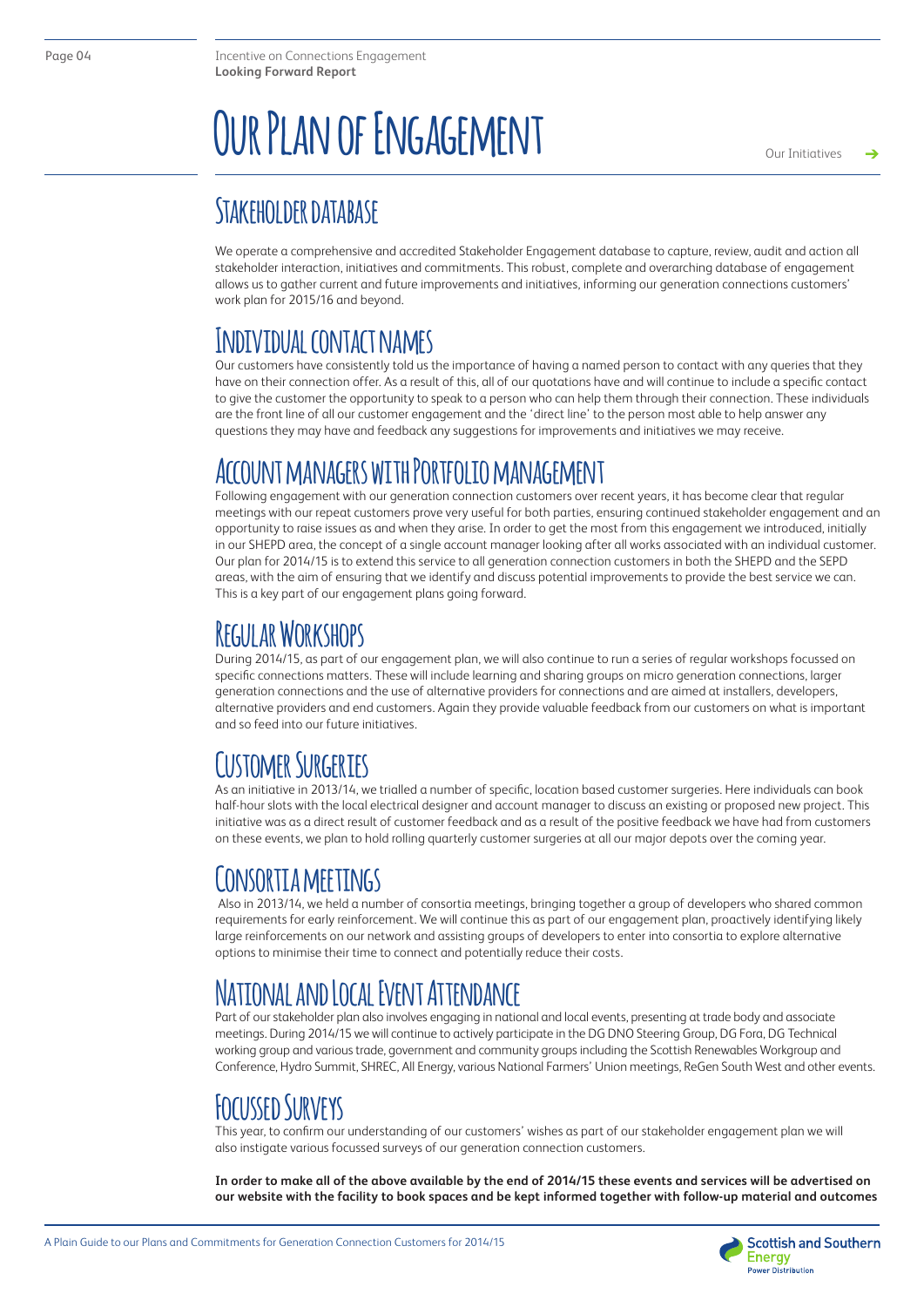### **Customer Service**



#### **Initiative 1**

#### Account Managers extended to all Generation Connections

In our SHEPD area we have dedicated account managers who provide a single point of contact from enquiry through to completion for our larger generation connections customers. After engaging with these customers over the last few years, it became clear that a regular meeting with these customers would prove very useful for both parties.

In response to customer feedback our regular repeat generation connection customers have also asked instead of looking at individual projects we manage their basket of ongoing projects as a whole through regular meetings. In order to get the most from this engagement, we have therefore been trialling the management of all of their projects together in a single portfolio.

Now a single account manager can look after all works associated with an individual customer through regular catch up meetings to discuss current and potential projects, issues, suggestions and proposals. This has streamlined the process, making things easier for both parties and is widely supported by our stakeholders. Introducing this role gives us the opportunity to speak with the customers to fully understand the details of their request, work with them in order to provide the best service we can and ensure that they know what to expect throughout the connection process.

**"...Pleased to see the additional customer managers, we have seen big improvements in service from the ones already in place and look forward to that continuing."**

Renewable trade body

**"... the commercial contracts team are always available to discuss the quote either on the phone or via a face to face meeting if required and they are able to explain the quote and the different segments that comprise it in layman terms."** 

Testimonial from SSEPD Competition Notice

|                                                       | <b>SHEPD</b>         |                               | <b>SEPD</b> |                      |
|-------------------------------------------------------|----------------------|-------------------------------|-------------|----------------------|
| <b>Support for Initiative 1</b>                       | <b>LV Generation</b> | HV Generation   LV Generation |             | <b>HV Generation</b> |
| Account Managers extended to all Generation Customers | 87%                  | 88%                           | 92%         | 95%                  |

#### **Commitment**

#### Additional Account Managers in Place KPI

During 2014/15 we are committing to mirror this service of account managers with portfolio management in our SEPD area and also expand this service to all our generation connections customers. This will involve the appointment and training of six new members of staff. We commit to have this in place by Quarter 3 of 2014/15.

| Commitment |  |  |
|------------|--|--|
| Actual     |  |  |

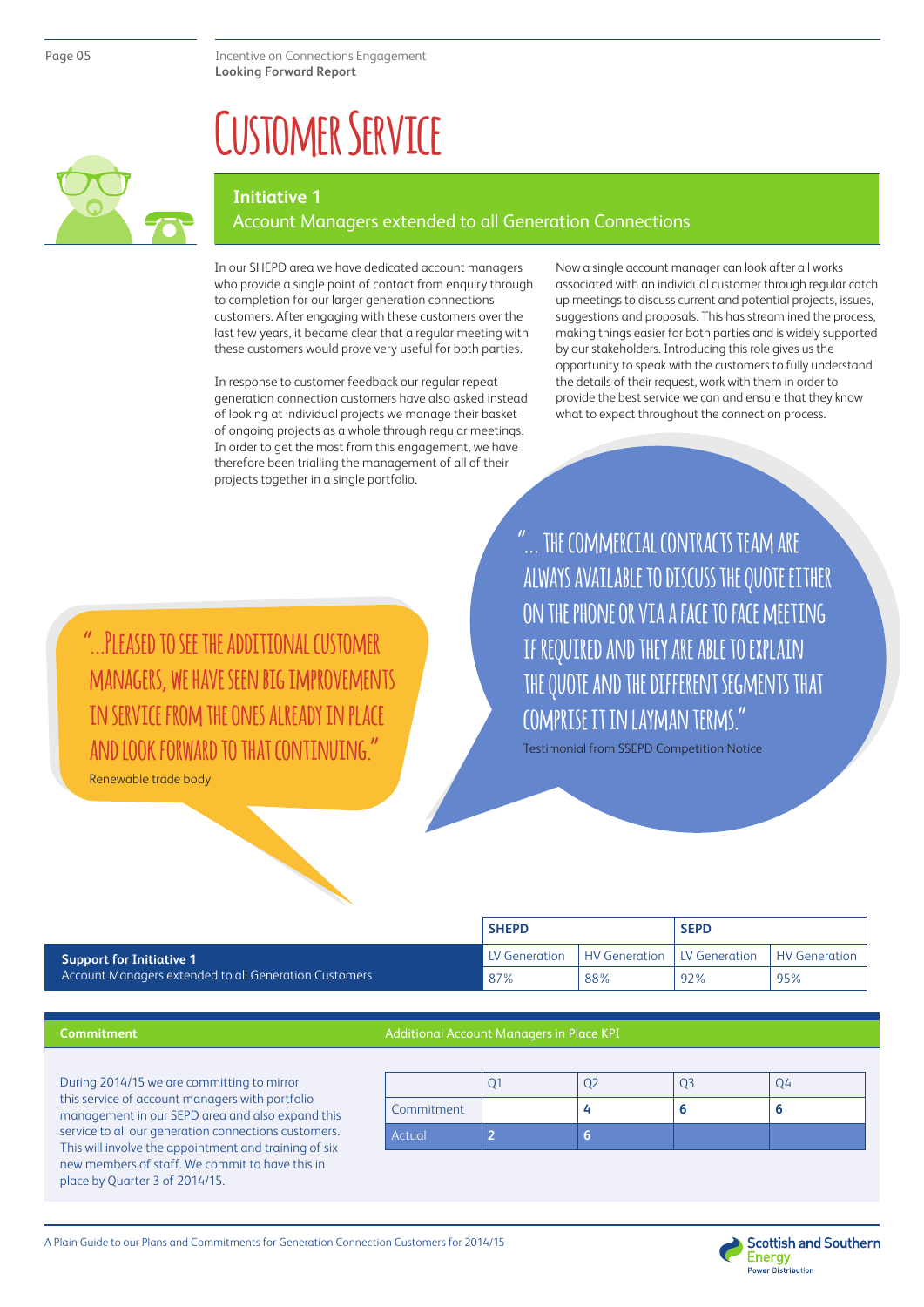

## **Customer Service**

#### **Initiative 2**

#### Process maps and guidance booklets for Generation Connections

Over the last few years we have introduced a series of initiatives to improve our customers' experience through better and more tailored first contact. This has included:

- A dedicated connections call centre with new Customer Service Management structure
- A redesigned quotation letter with clearer costs, different acceptance options and simplified wording.

These improvements currently also include the provision of 'plain guides' to our smaller new domestic connections customers. The 'plain guides' is a series of short booklets issued at each stage in the process: application, getting connected and completing your supply. These have been really well received. They help to guide new and one-off customers through the process of applying for a quotation, carrying out the connection and getting supplied and metered.

**"The application process and guidelines are straightforward and there is always a name and number to call and when queries arise."**

Testimonial from SSEPD Competition Notice

**"We'd suggest a focus on eliminating jargon and acronyms where possible and making it easy for people to find their way through the connection process (the simple flow charts that are proposed are an excellent idea)."**

Renewable trade body

|                                                                                               | <b>SHEPD</b>  |                      | <b>SEPD</b>   |                      |
|-----------------------------------------------------------------------------------------------|---------------|----------------------|---------------|----------------------|
| <b>Support for Initiative 2</b>                                                               | LV Generation | <b>HV Generation</b> | LV Generation | <b>HV</b> Generation |
| Process maps and quidance booklets for Generation Connections<br>$-$ Phase 1: Less than 50kVA | 71%           | N/A                  | 82%           | N/A                  |

#### **Commitment**

#### **Plain Guides issued KPI**

We commit to producing a similar series of plain guides this year for smaller generator connections. We will make these available through local planning authorities, community groups and generation installers, as well as through our own website and staff. We will also automatically issue each guide to our customers at the appropriate step of their journey toward getting generation connected. We commit to have this in place by Quarter 2 of 2014/15.

|            |     |     | J4.   |
|------------|-----|-----|-------|
| Commitment | 100 | 500 | 1,000 |
| Actual     | 120 |     |       |



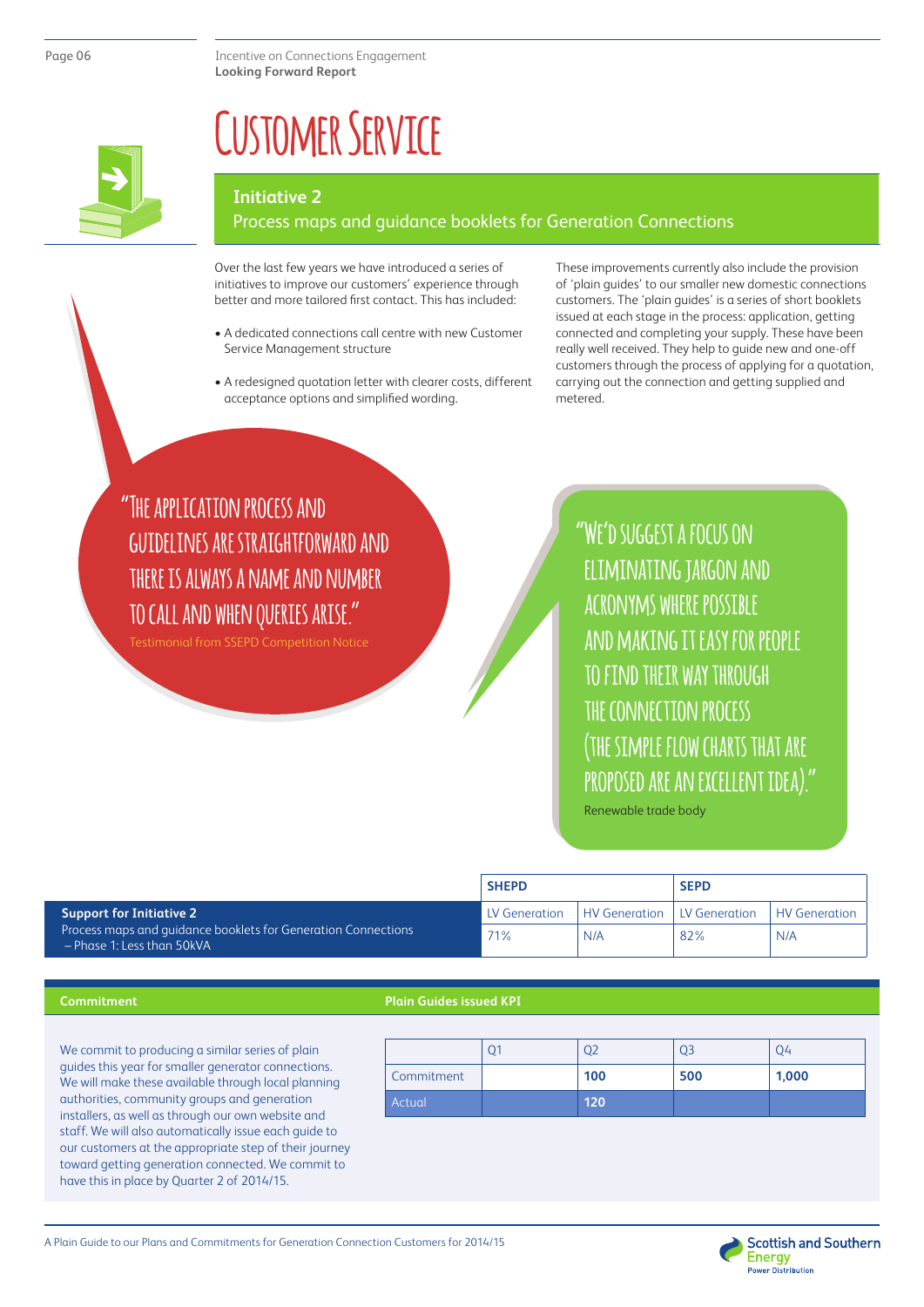## **Information Provision**

#### **Initiative 3** Generation Capacity Heat Maps

**"I make numerous G83/G59 requests for PV inverter connections to the network. It would be really useful if there was a system that would allow me to see capacity/capability in the system without having to submit the forms and wait 10 days for a response. But understand that this is a massive task for very little financial return."** Response to RIIO ED1 Proposals

**"Very pleased with intention to publish contracted capacity information – would like this to include enough information to identify where it is on the network (network plan overlaid or connection point reference number, details of connection voltage) and enough information onsite (capacity, connection date)."**

Response to RIIO ED1 Proposals

In our SHEPD area we continue to see very high levels of generation connection applications, particularly windfarms, to our networks and this in turn is driving major upgrades and alteration to our high and extra high voltage networks to accommodate this additional capacity. Many of our networks have now run out of capacity and require reinforcement to allow more generation to connect.

In our SEPD area, we have also seen a recent increase in the number of large photo-voltaic generation (PV) farms looking to connect to our networks. Typically these may be in the order of 5 to 10 MW and will usually connect to our extra high voltage networks. So far this has been accommodated with minimal reinforcements, however it is unlikely that this will continue as many of our networks are also now at capacity and will require reinforcement to meet this growth.

A major factor for a generation connection customer is the cost and, often more importantly, timescale for a connection. Knowing the remaining generation capacity on our network is therefore crucial as potential reinforcement in specific areas that are otherwise saturated may well impact on the economic viability of a project.

We currently inform customers of how much capacity is available on our network via a combination of spreadsheets and maps showing our areas. We also currently have a live award winning map based 'App' that keeps our customers informed about electricity faults on our network ('Power Track').

Combing these two technologies we propose to collate our contracted and connected generation capacity into a map based App: SSEheatmApp. This will provide upfront and up-to-date 'capacity signals' to our generation connections customers.

|                                      | <b>SHEPD</b>  |                                      | <b>SEPD</b> |               |
|--------------------------------------|---------------|--------------------------------------|-------------|---------------|
| <b>Support for Initiative 3</b>      | LV Generation | <b>HV Generation   LV Generation</b> |             | HV Generation |
| <b>Generation Capacity Heat Maps</b> | N/A           | 85%                                  | N/A         | 90%           |

#### **Commitment**

#### Generation Connections layers of information displayed on Heat Map KPI

As a result of this consultation and support we commit to develop a heat map of our high voltage and extra high voltage network – indicating geographic location, current network information and details on contracted and connected for all our generation connections. This will be updated on a regular basis to provide stakeholders with accurate access to capacity headroom. We commit to have this in place for quarter 3 of 2014/15.

| Commitment |  | 18 |
|------------|--|----|
| Actual     |  |    |

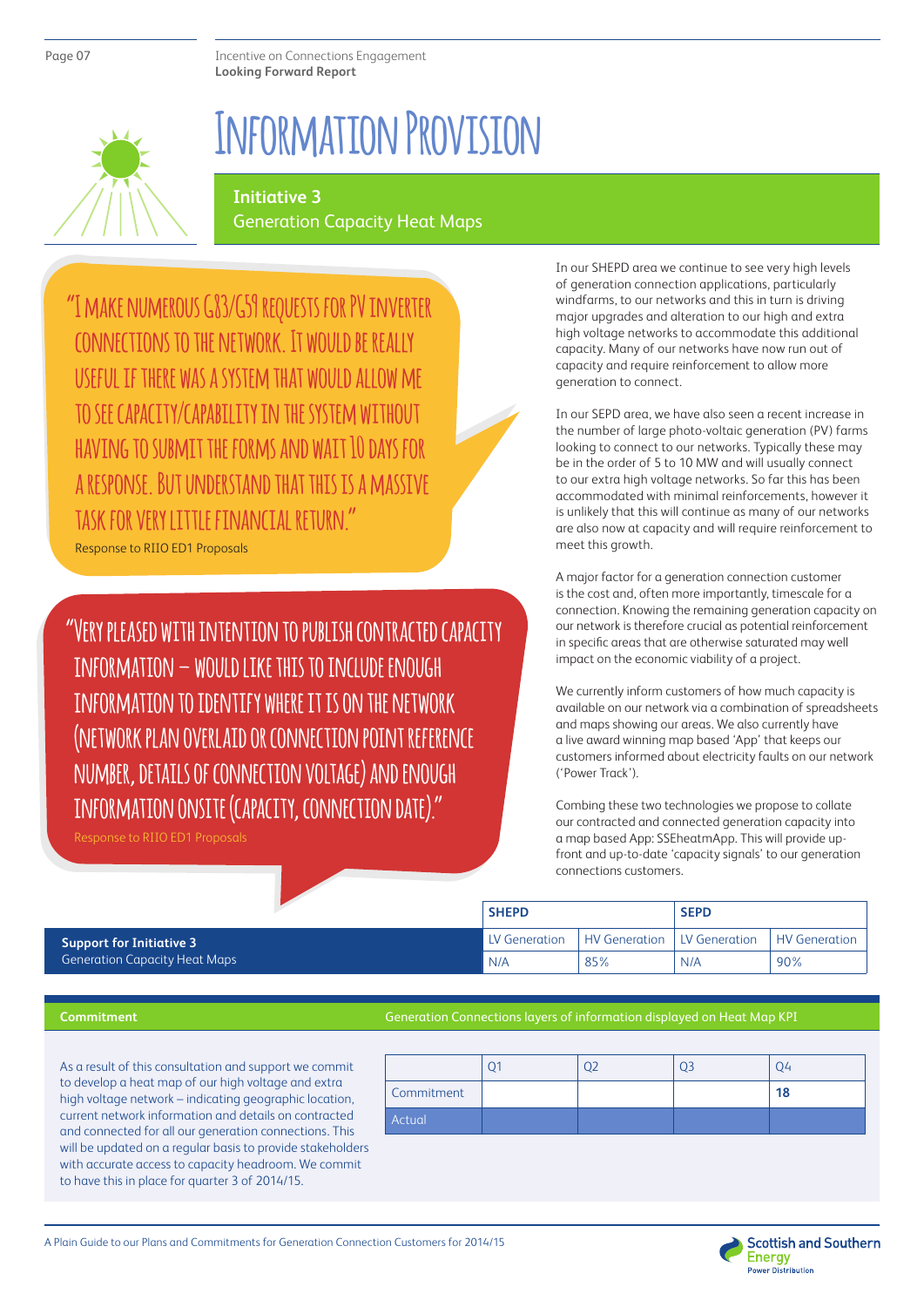Page 08

Incentive on Connections Engagement **Looking Forward Report**

### **Information Provision**



#### **Initiative 4**

#### Better information on transmission constraints

**"Interface between distribution and transmission is a concern in the SSEPD area. We would suggest reviewing the way you communicate transmission constraints to customers, ensuring**

**clarity."** Renewable trade body

Following on from initiative 3 above, constraints on the transmission system can also be prohibitive to certain projects progressing until such time that the relevant infrastructure is upgraded. In our SHEPD area, the very large volume of renewable generation connections is now driving major upgrades to the transmission network (the extra-high voltage network that SHEPD connect into). We expect to see this duplicated in our SEPD area in the future.

If major works on the transmission network are required, this can have a significant impact on a generation customer's connection date. We are therefore also proposing to provide additional information on our website, separate from our heat maps 'App', that will provide a greater level of information and explanation about ongoing transmission projects.

#### **Initiative 5**

A quarterly report on what generation is contracted and connecting

#### **TNFORMATION TS** Response to February 2014 surv

Our generation connection customers have told us that an overview of the size and type of generation technology connecting to our networks would be useful and would provide them with an overview of trends.

|                                                                    | <b>SHEPD</b>  |                                      | <b>SEPD</b> |               |
|--------------------------------------------------------------------|---------------|--------------------------------------|-------------|---------------|
| Support for Initiative 4 & 5                                       | LV Generation | <b>HV Generation   LV Generation</b> |             | HV Generation |
| Better information on transmission constraints                     | N/A           | 87%                                  | N/A         | 89%           |
| A quarterly report on what generation is contracted and connecting | 70%           | 73%                                  | 72%         | 75%           |

#### **Commitment**

#### **Transmission Plans Information KPI**

We commit to provide additional information on any transmission constraints including the transmission network operator's timescale to address. We commit to have this in place by Quarter 2 of 2014/15.

| Commitment |  |  |
|------------|--|--|
| Actual     |  |  |

#### **Commitment**

#### A Quarterly Connections Report KPI

We commit to producing a quarterly report on the level of generation activity we are seeing in both of our areas including the size of connections and the type of generation technology (e.g. PV, wind, hydro) connecting. We will make these available to interested groups and bodies and our own website. An initial version of this will be available in Quarter 3 of 2014/15 with the intention of continually reviewing this based on customer feedback.

| Commitment |  |  |
|------------|--|--|
| Actual     |  |  |



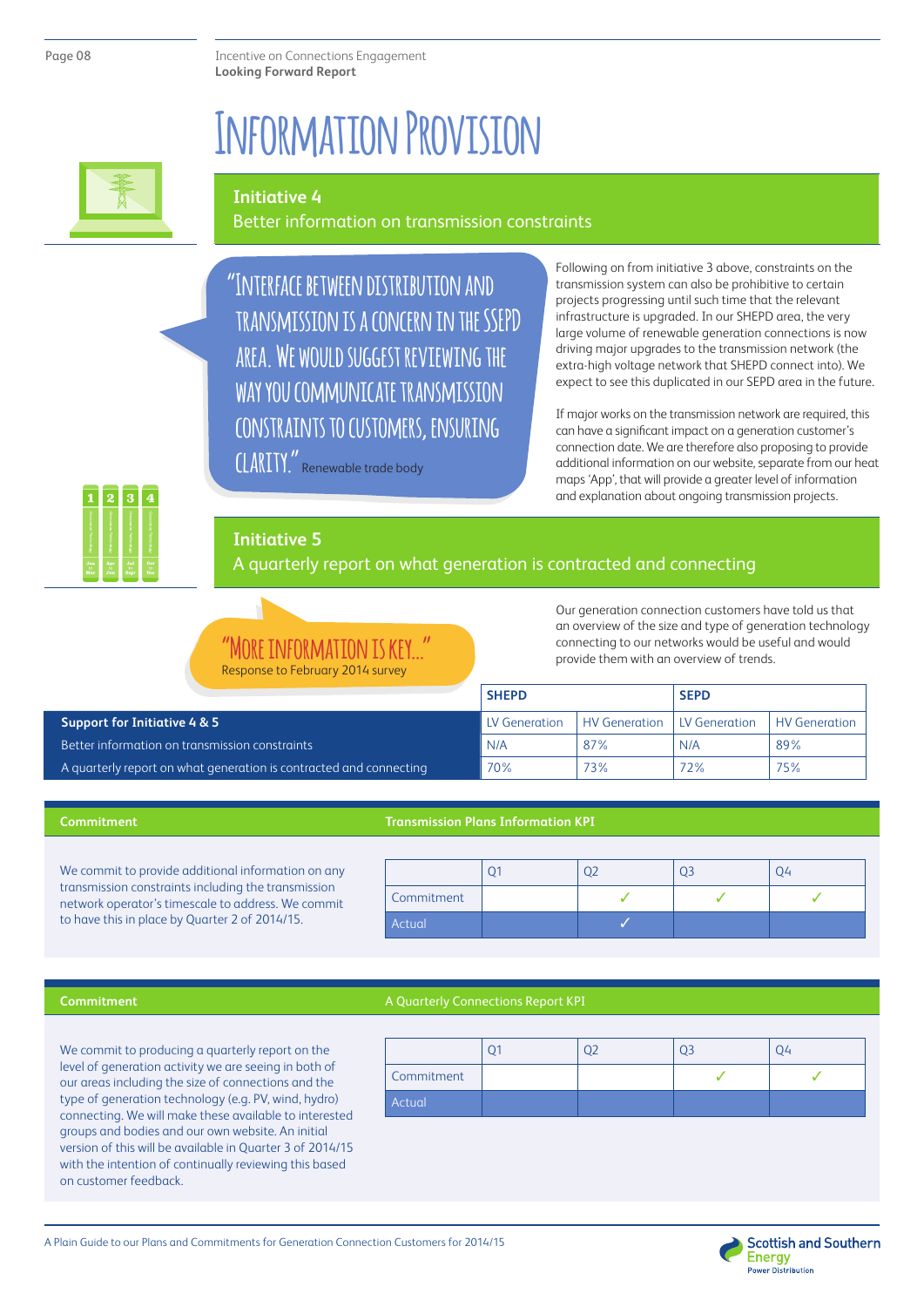## **The Application Process and Getting Connected**

### **"The website has been a long time coming, but we will be very glad to see it!"**

Renewable trade body

### **"...think the online system is great again being able to track how projects are getting on is efficient and will save time phoning someone."**



#### **Initiative 6**

#### Online connection application



We know that customers and alternative providers need quick and easy access to information throughout the whole process of getting a connection. Much of the feedback received through all the stakeholder engagement we have carried out identifies online application, payment and project tracking as being useful. Since 2012 we have been able to process customers' application by email. Our system allows customers to email any attachments required

such as plans. We now routinely transfer documents and information electronically, including providing an application form online.

During 2014/15 we intend to turn this into a fully interactive online application process, initially for our smaller domestic projects but followed during the year by our smaller generation connections customers (up to 50kVA).

### **Initiative 7**

Online payment

We currently accept payment for connections projects by bank transfer (BACS) payment or cheque. We offer staged payments for all projects over £100k in value or likely to take longer than 18 months to deliver. Where a project is likely to take more than 18 months to deliver we have a reduced payment to secure capacity and cover initial design of £10k. We will also consider alternative payment schedules and arrangements with customers on an individual basis.

As part of our stakeholder engagement it has now become clear that online payment is something that our customers also want. Therefore, we are in the process of introducing debit payments for new connections projects either online or over the phone. This will be in place in summer 2014.



### **Initiative 8** Online project tracking

Our generation connection customers have told us that online project tracking would be useful in allowing them to check the stage that the project is at.

Taking this forward, we will have a facility in place by the Summer of 2014 that will allow a customer to track their project online from the day the application is submitted, right through to job completion, together with the contact details of the dedicated project or account manager for the project.



#### **Initiative 9** Automatic quotation expiry reminder

Also as a result of customer feedback, we are in the process of putting in place a follow-up phone call or automatic email (depending on customer contact preferences) to remind a customer that a quotation is about to expire with an option for them to request their offer is revalidated.

This will ensure that customers get every opportunity to progress their connection, should this be what they wish to do.



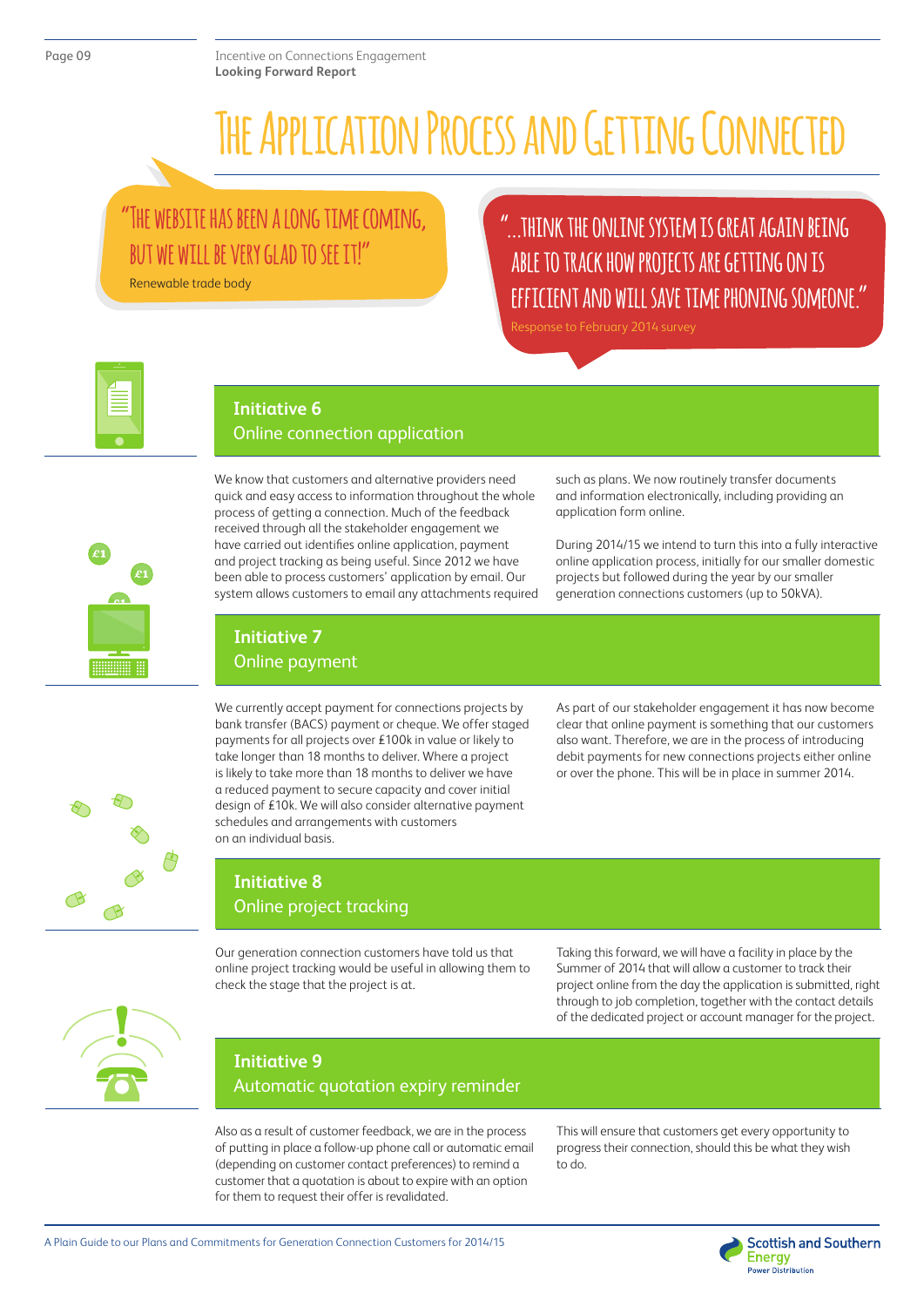## **The Application Process and Getting Connected**

**"All major connections customers that we spoke to asked about SSEPD's online application process. All major connections customers consulted said they would like to be able to access the following on SSEPD's website: network information and indicative costs, application forms, acceptance and payment, project progress, designer/engineer contact details and base information."**

Response to RIIO ED1 Proposals

**"We were really pleased to see the introduction of the £10k deposit policy by SSE, because it makes a big difference to the communities we work with. It greatly reduces the cashflow issues caused by longer connection timeframes, which can act as a barrier to smaller scale developers with limited financial resources."**

A community energy body

|                                                                   | <b>SHEPD</b>  |                      | <b>SEPD</b>   |                      |
|-------------------------------------------------------------------|---------------|----------------------|---------------|----------------------|
| Support for Initiatives 6, 7, 8 and 9                             | LV Generation | <b>HV Generation</b> | LV Generation | <b>HV</b> Generation |
| Online application, payment, project tracking and expiry reminder | 72%           | 73%                  | 89%           | 88%                  |

#### **Commitment**

**Commitment 6**: We commit to providing an online application process, initially to our micro generation connections customers (up to 50kVA) by Quarter 3 of 2014/15.

**Commitment 7**: As a result of this consultation and support we commit to providing an online and phone payment facility for all our generation connections customers by Quarter 3 of 2014/15.

**Commitment 8**: As a result of this consultation and support we commit to providing an online project tracking facility for all our generation connections customers.

#### Number of Customers Applied, Paid and Tracked their Project Online

|               |  | Q3  | 04    |
|---------------|--|-----|-------|
| Commitment    |  | 100 | 1,000 |
| <b>Actual</b> |  |     |       |

#### **Commitment**

#### **Number of Automated Quote Expiry Reminders sent KPI**

**Commitment 9**: We commit to having a process in place to ensure that we place a follow-up call or email to all generation connection customers to remind them that a quotation is about to expire. We will have this in place by Quarter 3 of 2014/15.

| Commitment | 10 | 100 | 500 |
|------------|----|-----|-----|
| Actual     |    |     |     |

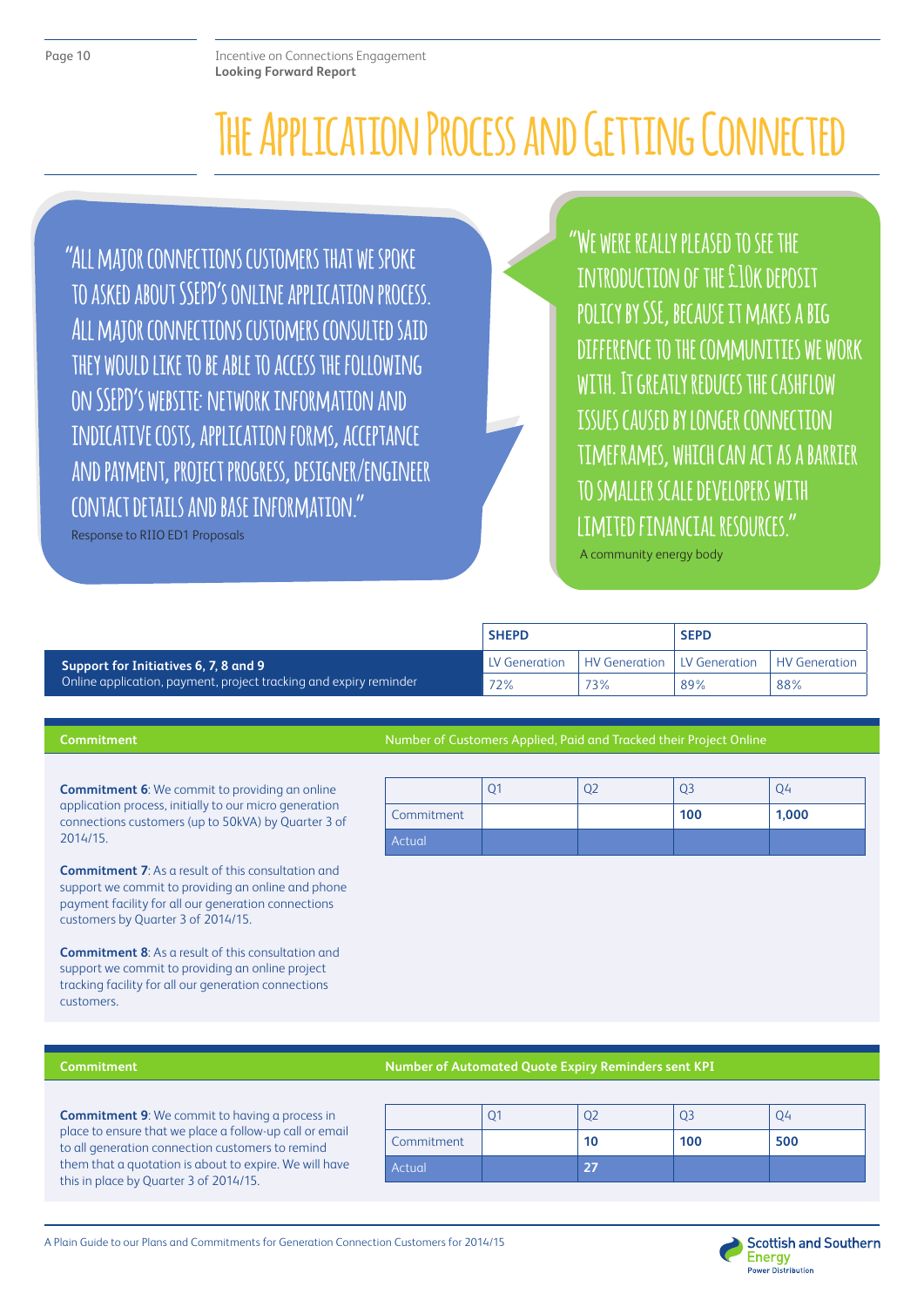

## **The Application Process and Getting Connected**

#### **Initiative 10**

#### A streamlined optioneering process for generation

We have found that our generation connection customers, although often sure about a specific location, may wish to assess how viable a particular size of project may be. This is particularly relevant to community generation projects where the project's geographic location may be somewhat 'fixed' from the outset.

We currently offer feasibility studies or free budget estimates for this situation. However we recognise that some of our customers, particularly community projects, would like to able to explore a number of alternatives at a single site. We are therefore looking in to providing a form of simple optioneering: for a nominal charge, provide a quick estimate for a single site based on a number of options.

**" We are very strongly supportive of SSEPD adopting Quote+"**

Renewable trade body

**"...addresses a number of issues relating to speculative applications and we support its wider roll out."** A community energy body

 **"service standards for new connections need to be reviewed to ensure service standards are included for delivery and quality of grid feasibility studies with early network information provision, as well as service standards for formal applications. "**  Response to RIIO ED1 Proposals

|                                                   | <b>SHEPD</b>  |                              | <b>SEPD</b> |                      |
|---------------------------------------------------|---------------|------------------------------|-------------|----------------------|
| <b>Support for Initiative 10</b>                  | LV Generation | HV Generation LLV Generation |             | <b>HV</b> Generation |
| A streamlined optioneering process for generation | 90%           | 89%                          | 93%         | 87%                  |

#### **Commitment**

#### **A streamlined optioneering process used by a customer KPI**

We commit to developing a streamlined optioneering service. We commit to have an initial version of this available by the end of Quarter 1 of 2014/15 with the intention of iteratively improving this based on customer feedback.

| Commitment |  |  |
|------------|--|--|
| Actual     |  |  |

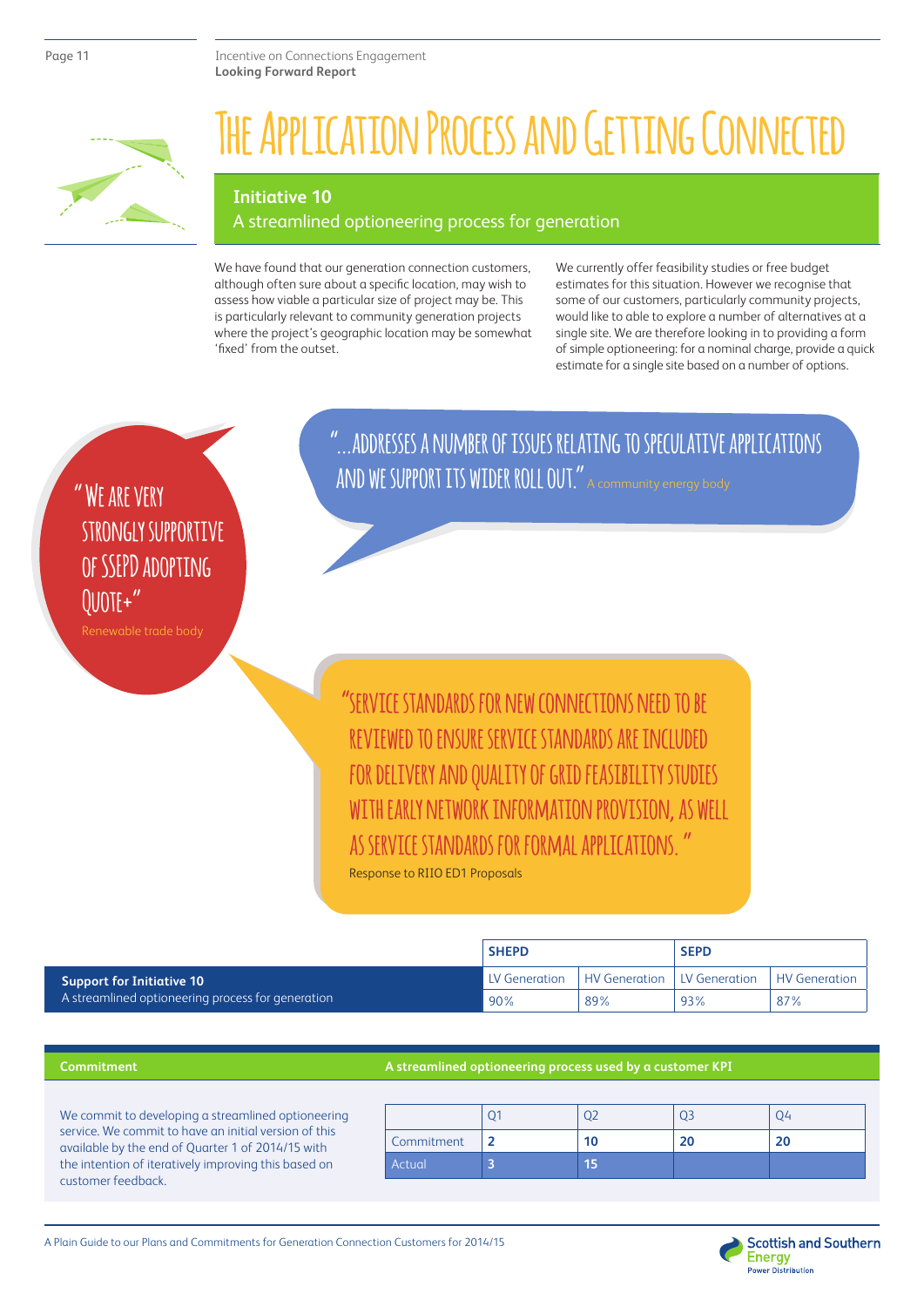## **Choice in Connections**

Our generation connection customers have told us that they want the guarantee of competitive pricing. Historically, providing connections was our responsibility as the network operator within our licence areas. Following the introduction of competition into the connections market, independent companies are now able to provide these connections, either as an ICP (Independent Connections Provider) or an IDNO, (Independent Distribution Network Operator).

All of our commitments have an underlying theme of an open and competitive market. We understand that opening the market to competition will be highly beneficial to customers, ensuring that their connections are delivered in a safe, timely and cost effective manner. We also know that ensuring customers are aware of their choice guarantees that they can take full advantage of this. Therefore, we are committed to facilitating an open and competitive market.



#### **Initiative 11**

Register of suitably accredited alternative providers interested in working in our area

In order to take this further we are proposing to host, on our website, a list of alternative connection providers interested in working in our area.

Once a provider has registered on our website, our generation connection customers will then be able to more easily search for those that could offer them an alternative quotation in delivering their project.

### **" SSE have maintained their position as the company that has done, and continues to do, the most to support competition."**

|                                  | <b>SHEPD</b>           |               | <b>SEPD</b>   |               |
|----------------------------------|------------------------|---------------|---------------|---------------|
| <b>Support for Initiative 11</b> | <b>I</b> LV Generation | HV Generation | LV Generation | HV Generation |
| Alternative providers register   | 79%                    | 80%           | 82%           | 76%           |

#### **Commitment**

#### **Number of alternative providers registered on our site KPI**

**Commitment 11**: As a result of support from both our customers and alternative providers we commit to developing a register of accredited alternative providers to be held on our website. We commit to having this in place by the end of Quarter 3 of 2014/15.

|            |  | $\mathcal{E}$ | ΙL |
|------------|--|---------------|----|
| Commitment |  | 10            | 50 |
| Actual     |  |               |    |

A Plain Guide to our Plans and Commitments for Generation Connection Customers for 2014/15

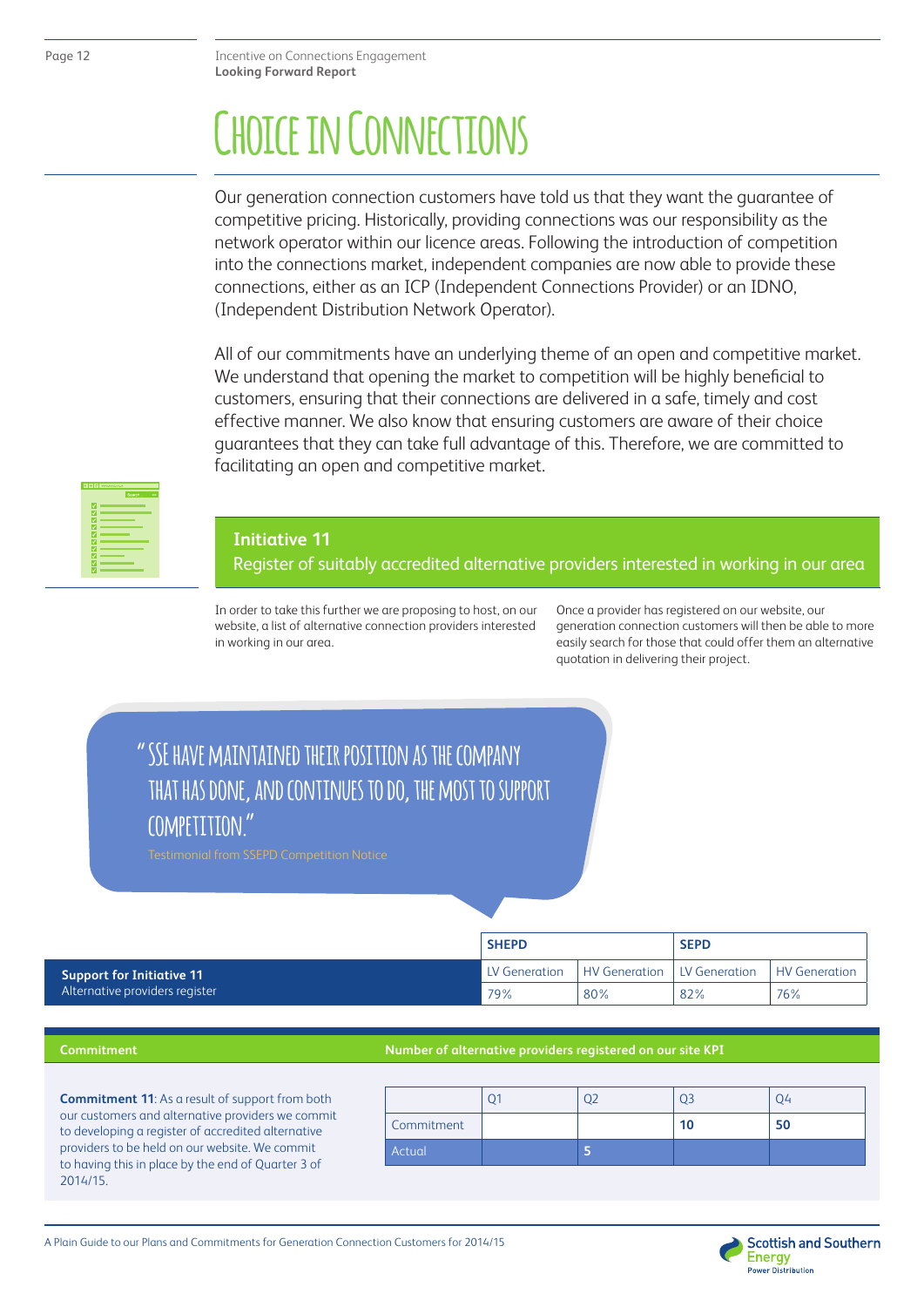

## **Choice in Connections**

#### **Initiative 12**

#### Assistance with alternative options identification

Our generation connection customers have told us that they would like the assurance of competitive pricing through both benchmarking and helping them through the process of receiving alternative prices.

This will allow them to consider their options and make an informed choice. They have also said that they are not always sure exactly how to take the next step.

**"It is useful however that the SSE quotation clearly states where a list of ICPs or IDNOs can be found online as this can cause a degree of confusion for our clients so formal clarification in SSE's documentation is appreciated."**

Renewable trade body

**"SSE have always been very open about the option of utilising ICPs (more so than other DNOs we have worked with) to carry out part of the works relating to a connection. I also have noted that SSE now send out a fact sheet titled 'You have a Choice' that provides useful information regarding ICPs, who they are, what they can do etc. This is another step towards ensuring transparency and providing the client with all the options in ORDER TO SELECT THE ONE THAT BEST SUITS THEM."** Testimonial from SSEPD Competition Notice

**SHEPD SEPD Support for Initiative 12** Assistance with alternative options LV Generation | HV Generation | LV Generation | HV Generation 71% 73% 73% 65%

#### **Commitment**

#### **Number of customers assisted with exploring alternative options KPI**

**Commitment 12**: We commit to developing a set of plain guides, supported by our account managers, to assist the bringing together of alternative providers and generation connections customers. We commit to have an initial version of this available by the end of Quarter 1 of 2014/15 with the intention of iteratively improving this based on alternative provider and customer feedback.

| Commitment | 15 |  |
|------------|----|--|
| Actual     |    |  |